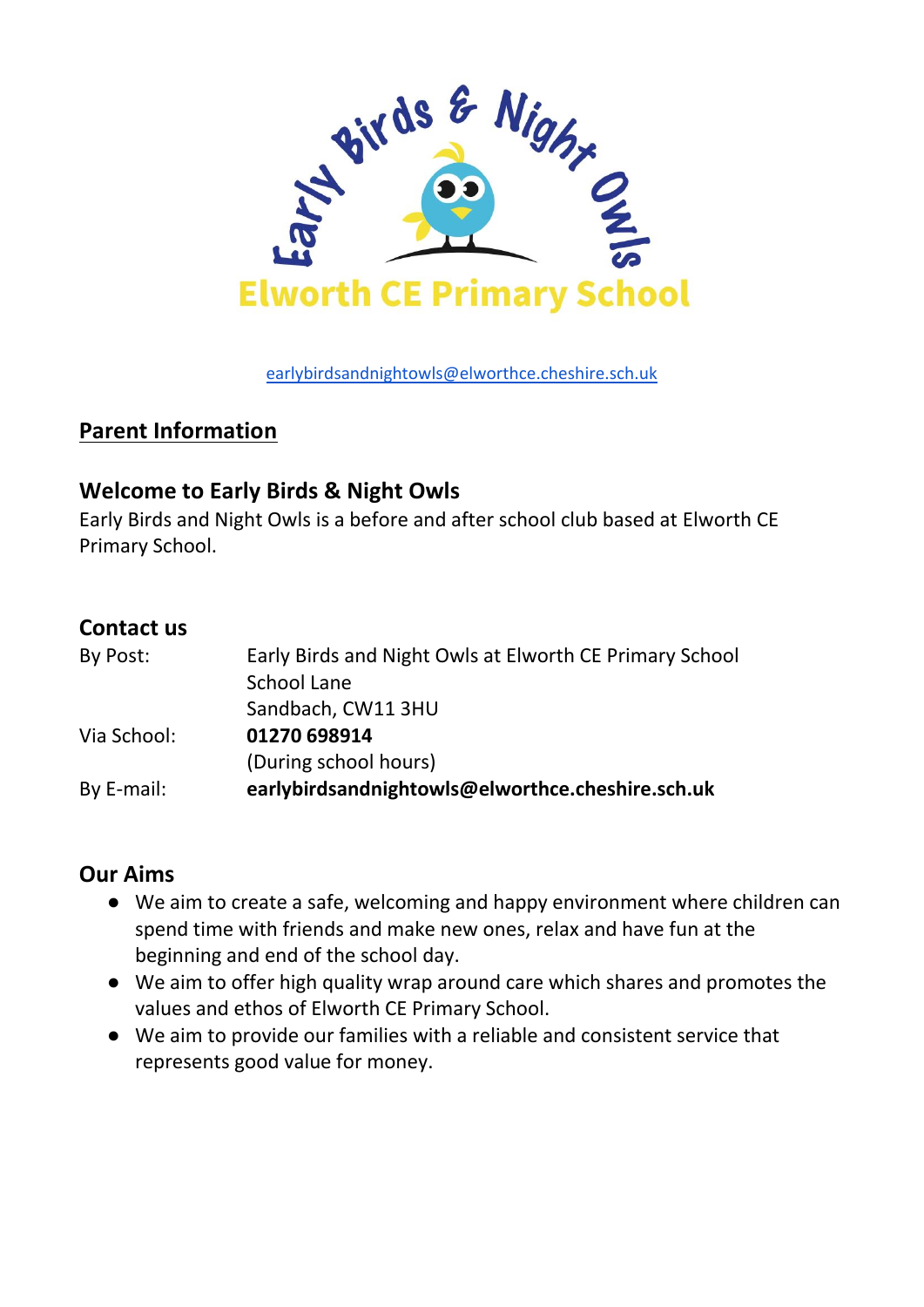## **Session Details**

Early Birds & Night Owls is open from 7.30 to 8.45am and from 3.00 to 6.00pm on weekdays during term time only and excluding INSET days.

Breakfast Club is charged at £4.00 per session for contracts (ad-hoc bookings £4.50) After-School Club is charged at £10.00 per session for contracts (ad-hoc bookings £11.00)

An annual registration fee of £10 per family is charged on registration which is automatically added to the first invoice of each academic year.

A late charge for the following will be made if you pick your child up after 6.00pm:

Collection between 6.00pm and 6.15pm £5.00 per child Collection between 6.15pm and 6.30pm £10.00 per child Collection between 6.30pm and 6.45pm £20.00 per child Collection after 6.45pm **E30.00** per child

## **Breakfast Club**

Breakfast Club is open from 7.30am to 8.45am. Children can be dropped off any time from 7.30am up until 8.30am and must be signed in by an adult. A range of healthy breakfast options will be available to the children, including a choice of cereals, toast, yoghurts, fruit and a drink. We will stop serving breakfast at 8:30am. At 8.45 EYFS and KS1 children will be taken to their classes, KS2 children will be taken to the playground to line up with their class.

## **After School Club**

EYFS and KS1 children will be collected from their class by a member of staff. KS2 children will make their own way to the small hall, where they will be greeted by a member of staff.

Fruit and a drink will be available to the children on arrival at the club. A light tea will be served at 4.30pm; this will vary daily and include, for example, wraps, burgers, hotdogs, pizza and pasta. Any dietary requirements must be made known to us on registration in order for us to meet the needs of individual children. Water will be available at all times.

During the session, children will be able to choose from a wide variety of toys, games, drawing and crafts, as well as having access to Ipads, laptops and the library, and on some evenings we will put on appropriate cartoons and films. Throughout the week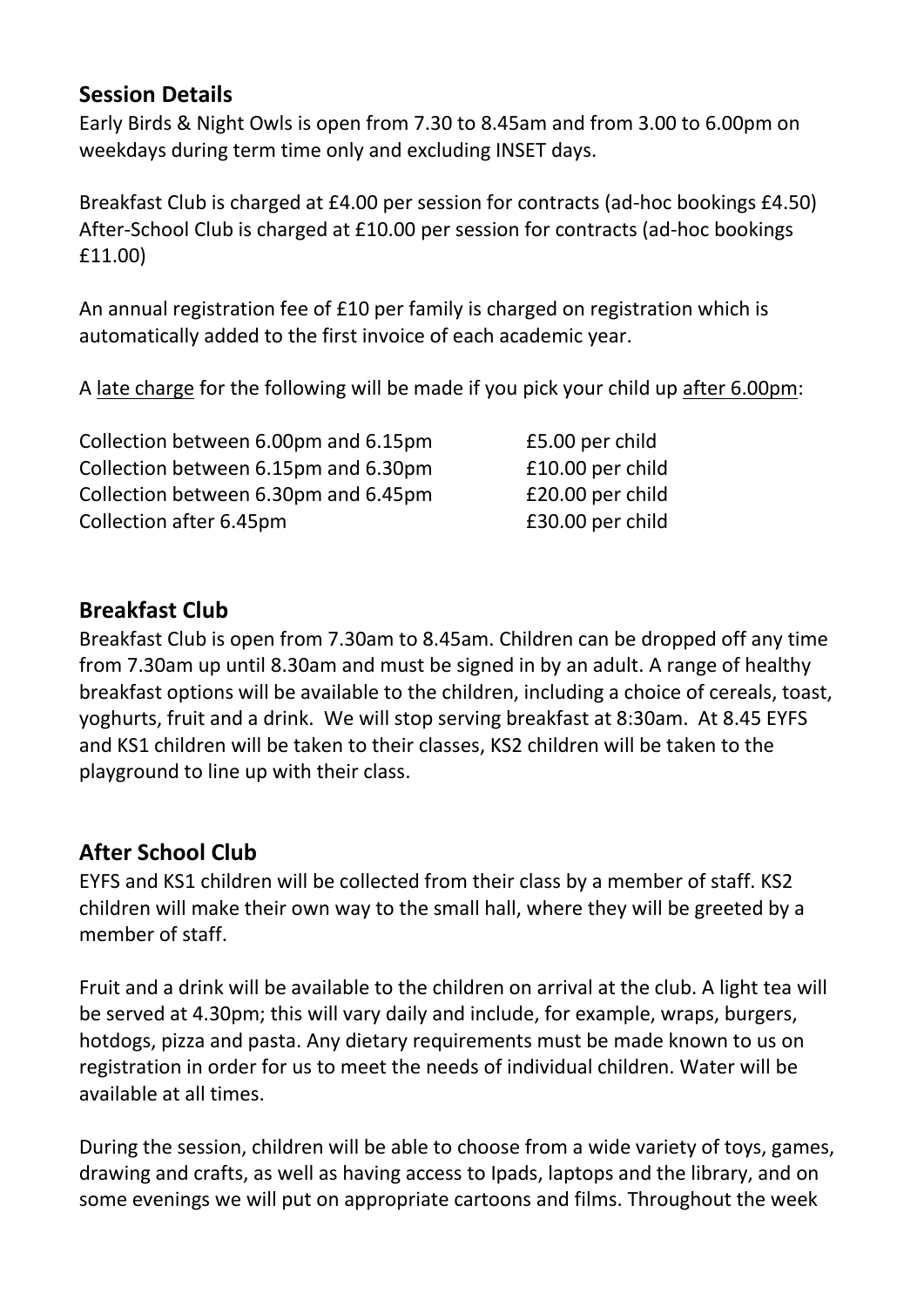there will also be a range of structured activities for the children to take part in. These will be planned around a theme and based on the ideas and suggestions from the children. They will include cookery, crafts, sports, games, role-play and much more.

## **Collection**

All children must be signed out from Early Birds & Night Owls by an adult who has been identified on their online form. Children must be collected by 6.00pm as this is when the school is locked up for the night. If you are ever running late to collect your child, it is essential that you inform the club as soon as possible.

If any child has not been collected by 6.30pm without the club being informed and where attempts at contacting parents have failed, safeguarding procedures will be followed and Social Services or the Police will be contacted.

A charge as stated above will be made for late collection of children.

### **Booking Sessions**

All bookings for Early Birds & Night Owls are done online via the Kids Club HQ system. The link address is<https://elworthceprimaryschool.kidsclubhq.co.uk/rdr?u=home> . All children attending Early Birds & Night Owls must have a booking on the system via the Kids Club system before attending. Children will not be accepted into Early Birds & Night Owls if a booking hasn't been made. If you have any problems with any aspect of the booking system please email

[earlybirdsandnightowls@elworthce.cheshire.sch.uk](mailto:earlybirds&nightowls@elworthce.cheshire.sch.uk) for help or telephone 01270 698914 during the school day.

**Contracts** refers to **regular** bookings – i.e. bookings for children to attend the club on the same day/s every week. As per our terms and conditions, **contracts**, like **regular** bookings are booked termly and must be cancelled in writing, giving four weeks' notice. All sessions not cancelled in this way will be charged for.

**Bookings** refers to **flexi-bookings** – i.e. ad-hoc sessions which can be booked as and when they are needed. With Kids Club HQ, all flexi-bookings will need to be paid for when they are booked.

Before you register your personal information and details of your child / children you will need to select if you are making a request for a new **contract** (regular booking) or a new **booking** (flexi-booking).

Please also note that breakfast and afternoons are booked separately in the **Contracts** and **Bookings** sections so you will have to go to this area and select the booking type twice if you are booking for both breakfast and after school.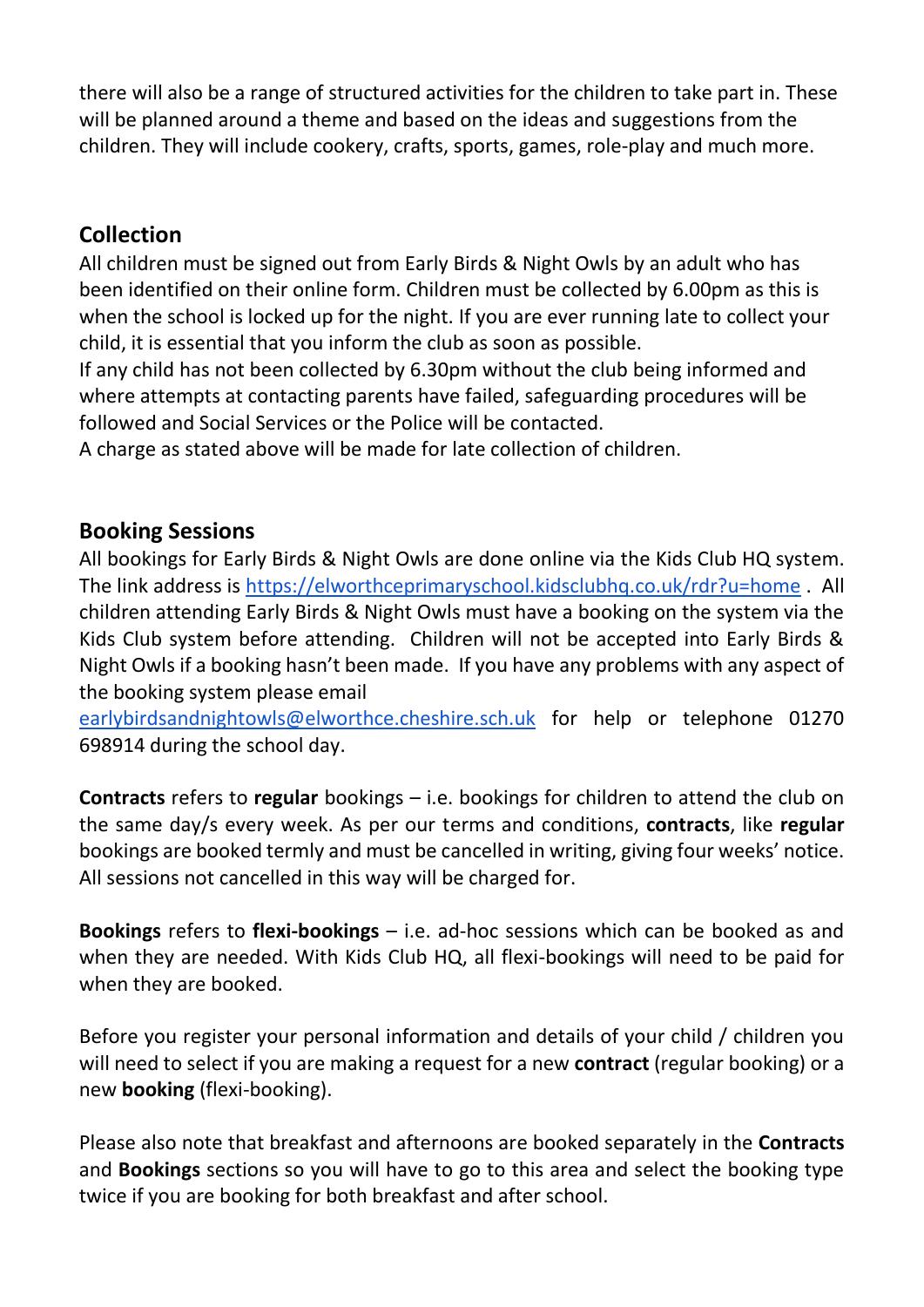You will only need to add your details and agree to the terms and conditions once and the system will retain your information. If any of your information changes, you can update your details yourself at any time.

### **Payment**

Regular sessions are payable in advance on receipt of a monthly invoice which are sent directly from Kids Club HQ. Payments can be made in the following ways:

Card payments can be made using your Kids Club HQ account, there will be a pay by card option next to the relevant booking. Cash and cheques are accepted in an envelope clearly marked with your child's name, amount and what the payment is for. Cheques should be made payable to Elworth CE School Fund

If you are paying using Childcare vouchers or Tax-free Childcare this can be achieved by logging into your Childcare account and finding the school by name or postcode (be careful to choose the school not St Peter's). We are currently registered with: HM Childcare Choices; Fideliti; EdenRed, Care4, Computershare, Busy Bees, Kiddivouchers, Caboodle and Salary Exchange.

If payment has not been received by the last working day of the month the invoice is for, a late payment fee of £20.00 will be applied. This will be applied to the outstanding invoice.

## **Closures**

Early Birds & Night Owls is open during term time only and will not be open on INSET days. In the event of a closure due to extreme circumstances such as severe weather, parents will be informed by telephone. Messages will also be left on the club answer machine and on the school website. A refund of fees for affected sessions would be issued in these circumstances.

#### **Behaviour**

Children attending Early Birds & Night Owls are expected to behave in an appropriate way to ensure that the club is a safe, happy and inviting place for all children and staff. In line with the school's behaviour policy, any behaviour that compromises the safety and well-being of children and staff will be reported to parents and if it continues, may result in the child being removed from the club register.